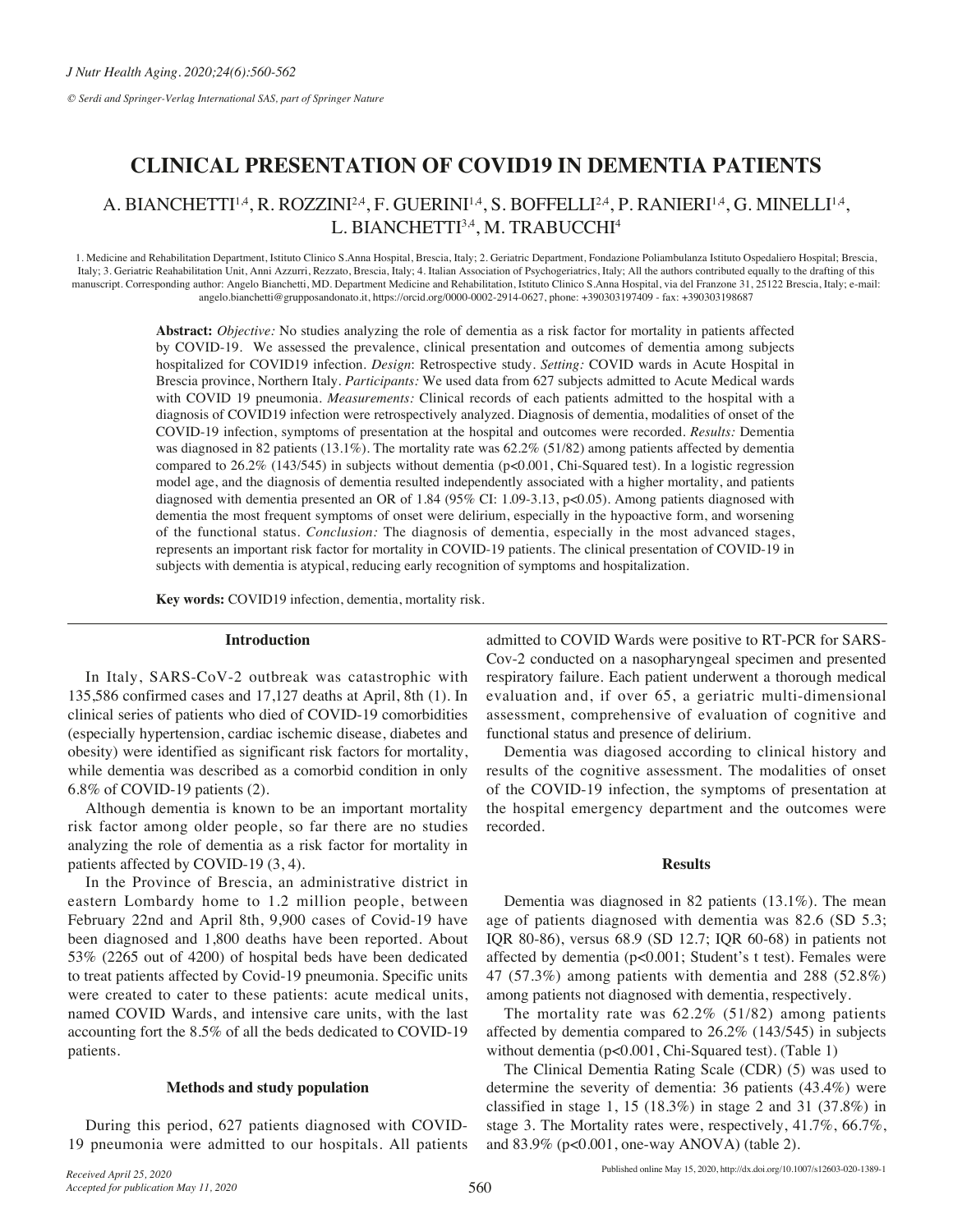## *THE JOURNAL OF NUTRITION, HEALTH & AGING*

### **Table 1**

Characteristics of 627 patients consecutively hospitalized for COVID19 pneumonia in two Italian hospitals according to the diagnosis of dementia

| <b>Characteristics</b> | <b>Sample</b> | <b>Dementia</b> | no Dementia | р          |
|------------------------|---------------|-----------------|-------------|------------|
| $No, (\%)$             | 627 (100)     | 82(13.1)        | 545 (86.9)  |            |
| Sex, No $(\%)$         |               |                 |             |            |
| men                    | 292(46.6)     | 35(42.7)        | 257(47.2)   | $NS^*$     |
| women                  | 335 (53.4)    | 47(57.3)        | 288(52.8)   |            |
| Age, mean $(SD)$ , y   | 70,7(12.9)    | 82.6(5.3)       | 68.9 (12.7) | $<0.001**$ |
| Mortality, no $(\%)$   | 194 (30.9)    | 51(62.2)        | 143(26.2)   | $<0.001*$  |

\* Pearson's chi-squared test; \*\* Student's t-test

# **Table 2** Characteristics of 627 patients consecutively hospitalized for COVID19 pneumonia in two Italian hospitals according to CDR classifcation

| <b>Characteristics</b> | <b>CDR0</b> | CDR1      | CDR <sub>2</sub> | CDR <sub>3</sub> | р         |
|------------------------|-------------|-----------|------------------|------------------|-----------|
| $No, (\%)$             | 545 (86.9)  | 36(5.8)   | 15. (2.4)        | 31(5.0)          |           |
| Sex, No $(\%)$         |             |           |                  |                  |           |
| men                    | 257(47.2)   | 20(55.6)  | 5(33.3)          | 10(32.3)         | $NS^*$    |
| women                  | 288(52.8)   | 16(44.4)  | 10(66.7)         | 21(67.7)         |           |
| Age, mean $(SD)$ , y   | 68.9 (12.7) | 82.0(5.1) | 83.0 (7.4)       | 83.1 (4.2)       | $<0.001*$ |
| Mortality, no $(\%)$   | 143(26.2)   | 15 (41.7) | 10(66.7)         | 26(83.9)         | $<0.001*$ |

\* one-way ANOVA

| Table 3                                                                 |  |
|-------------------------------------------------------------------------|--|
| Binary Logistic Regression Model for mortality by Age, Sex and Dementia |  |

| <b>Predictors</b>    | <b>Odds Ratio</b> | 95% CI        |           |
|----------------------|-------------------|---------------|-----------|
| Age, 1-year increase | l.09              | 1.07-1.12     | $<0.001*$ |
| Sex, female          | 0.87              | $0.60 - 1.27$ | $NS*$     |
| Dementia             | .84               | 1.08-3.13     | $0.024*$  |

\* Wald Test for Analysis of Variance

To assess if the diagnosis of dementia was associated with a worse outcome regardless of age and sex, we built a logistic regression model. According to this model age, and the diagnosis of dementia resulted independently associated with a higher mortality. For every increased year of age, the Odds Ratio (OR) for mortality was 1.09 (95% CI: 1.07-1.12, p<0.001), and patients diagnosed with dementia presented an OR of 1.84 (95% CI: 1.09-3.13, p<0.05). According to this model sex was not associated with a change in mortality risk. (Table 3)

As shown in table 4, among patients diagnosed with dementia the most frequent symptoms of onset were delirium (67%, especially in the hypoactive form, 50%) and worsening of the functional status. The classic symptoms of COVID-19 infection were less frequent: only 47% of patients had fever, 44% dyspnea and 14% cough.

# **Conclusions**

Caring for patients with dementia during the current pandemic is a complex task, involving the management of patients in different settings. Some patients need to be treated at home, often with caregivers burdened by isolation due to lockdown measures and by limitation of home services. Other patients are cared in nursing homes, which often lack adequate and trained staffs and access to personal protective equipment.